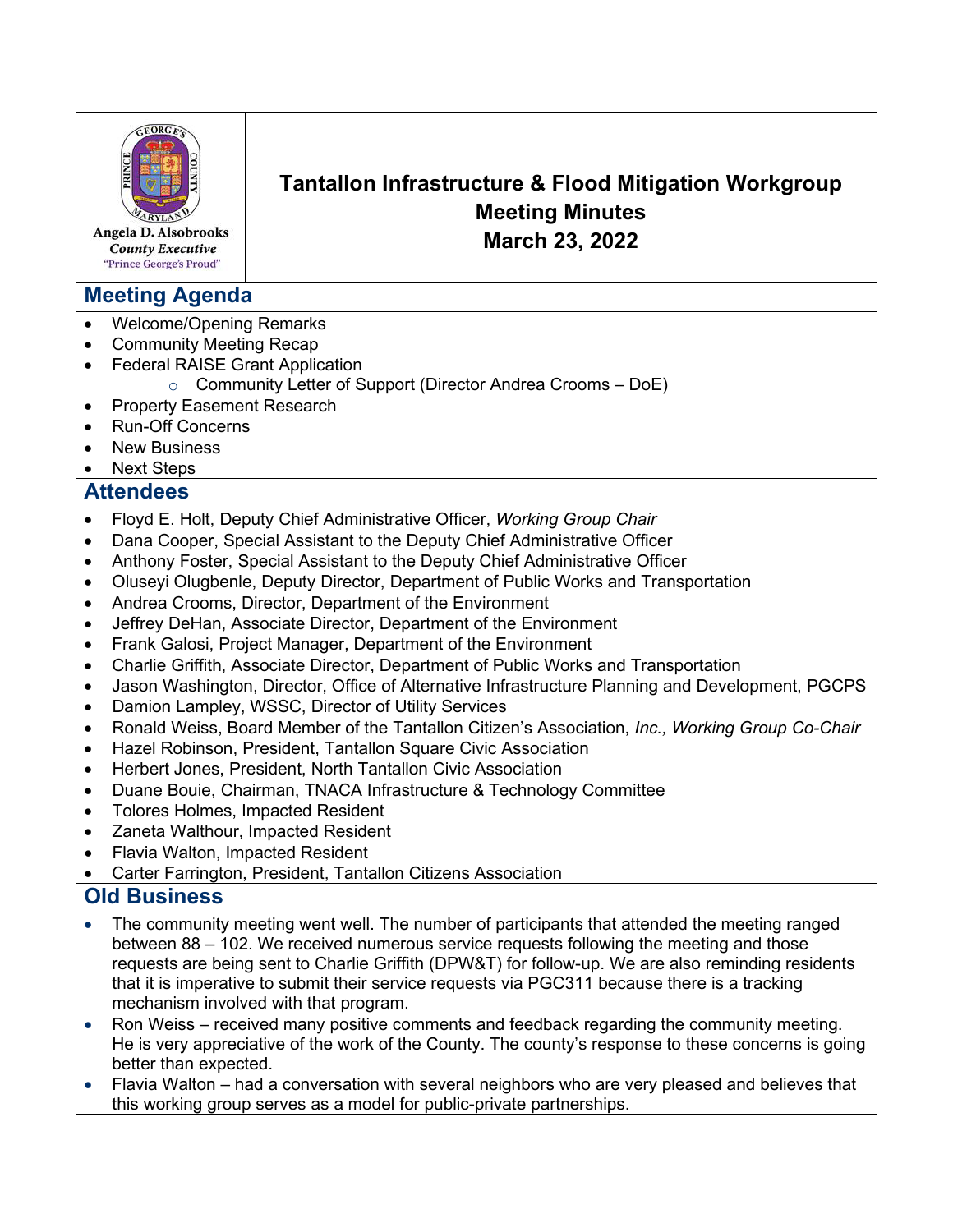- Hazel Robinson the community meeting was well received by the residents of Tantallon Square. We did have difficulty getting the notice out due to residents who were not internet savvy. This is an issue with neighborhood meetings as well. A lot of support was needed to assist with getting residents on the line, but their participation is important; because these are the residents who are at home all day and see things first.
	- $\circ$  Q: Is it possible to get a copy of the participants list?
	- $\circ$  A: Yes. We are unable to sort it, but we can provide the master list.
- Zaneta Walthour agrees that the meeting was overall well received. There were three concerns that were brought to my attention:
	- $\circ$  More lead time needed to notify the community; we would benefit from public signs
	- $\circ$  Those in Tantallon South are experiencing run-off from the school and are noticing cracks in their homes. They would like to know what will be done to assist.
		- Response: Dana received inquiries for those concerns and have sent them to Jason Washington for follow up. He will also provide an update on the run-off later during the meeting.

## **New Business**

- DoE Federal RAISE Grant
	- Rebuilding American Infrastructure with Sustainability and Equity (RAISE) grants
	- We are applying for a Federal Raise Grant to conduct work in the Tantallon area. This is in effort to address those unfunded projects in the area. We may need letters of support from the community to submit with the application to help move it forward. It is a competitive process, and we are trying to convey the urgency of the Tantallon area. We will draft a letter on behalf of the communities to be signed.
		- Q: Are the Raise funds different from the president's Infrastructure funds?
		- A: It's a hybrid method. It does fall under that umbrella. It is an independent sector of the overall funds.
	- The grant amount would be about \$5.2million with an 80/20 split covering about 80% of project costs.
		- Q: When is it due? When would we know if it was accepted?
		- A: Our application deadline is mid-April. Around April  $14<sup>th</sup>$ . The timeline for approval is around November.
		- Q: Will these funds specifically go towards the Tantallon flood mitigation projects that we have be briefed on? Is it for phase 2?
		- A: Yes, these funds are for the DoE Tantallon flood mitigation project. This is separate from the phase 2 project that DPWT has planned. However, these projects benefit one another.
		- Q: Will the DPWT phase 2 projects go on despite the outcome of this grant?
		- A: Yes.
- Property Easement Research
	- How to find your property easements: [www.pgatlas.com](http://www.pgatlas.com/) 
		- Click the magnifying glass, type in your home address, your property and its owner will show, then click the plat number, and if data is available – it will show.
		- A variety of easements may display: Storm drain easements, flood plain easements, or surface drain easements.
		- Some of these plats/images are very old and may not be specified. It is a good place to start.
		- The actual legal document that is attached to your parcel must be obtained through the county's Land Records. You can submit a request to the Land Records website.
		- The type of easement determines the responsibility of the homeowner or the county.